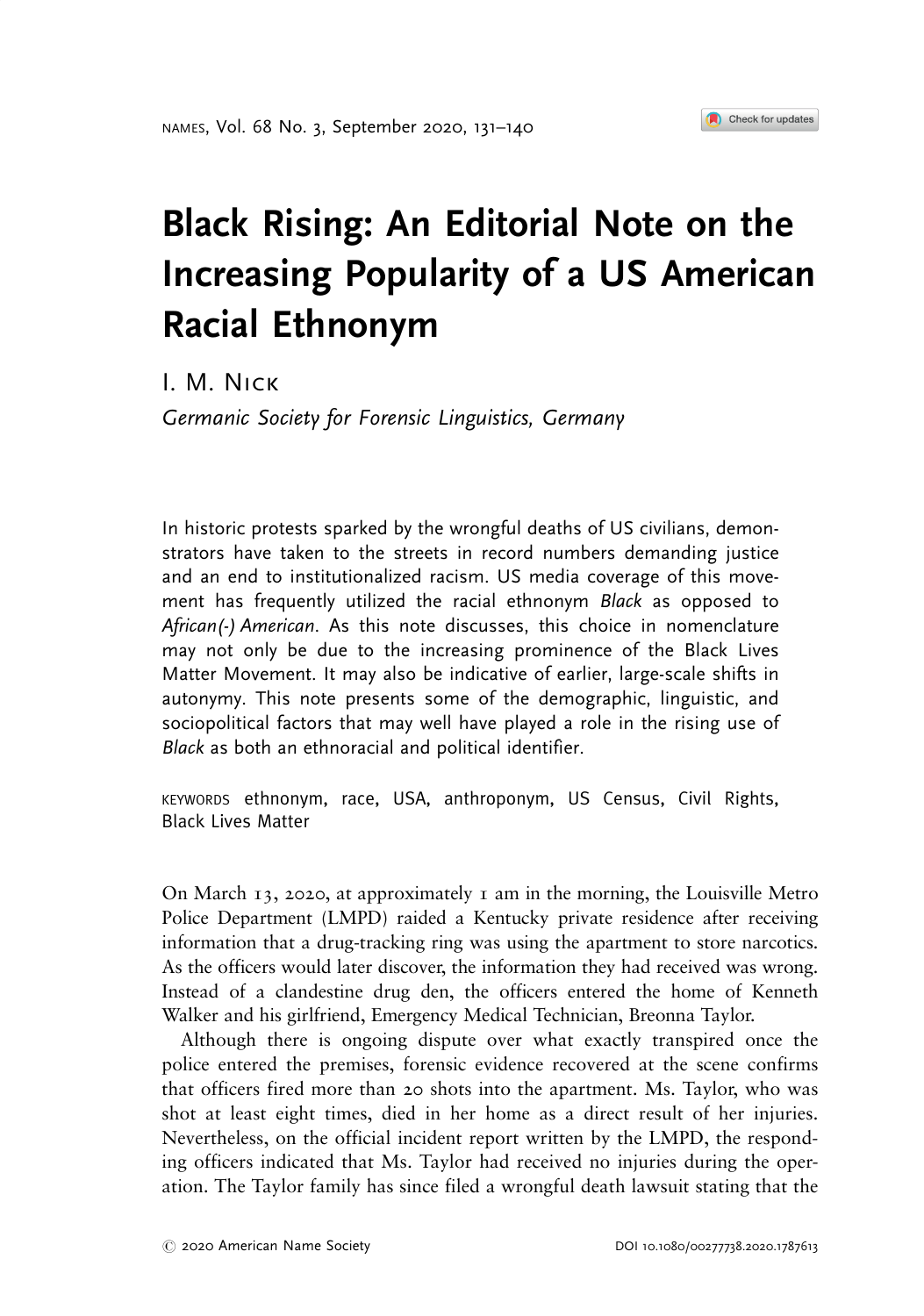<span id="page-1-0"></span>LMPD's actions were "executed willfully and with the intent to harm" and constituted a violation of Ms. Taylor's statutory and constitutional rights (Oppel and Taylor [2019\)](#page-8-0). In response to the public uproar over the killing of the award-winning EMT, government authorities vowed to introduce institutional changes.

Almost two months later, the world watched in horror as North Carolina native, George Perry Floyd, cried for help while dying underneath the knees of Minnesota police officers. According to the autopsy conducted by New York City's Chief Medical Examiner, Dr. Michael Baden, the cause of Mr. Floyd's death was asphyxiation from sustained compression of the neck and back which resulted in a lethal interruption of blood and oxygen flow (Reyes, Hughes, and Emmert [2020\)](#page-8-0). In protest against these and other killings, demonstrators around the United States and abroad have taken to the streets. From Berlin, Germany to Sydney, Australia, activists have come together to demand an end to not only the excessive use of force by law enforcement, but also the institutionalized racism which has historically allowed such abuses of power to take place, with little or no punishment for the perpetrators.

US coverage of these protests has dominated the national media with reports detailing the unfolding events from every imaginable angle. Interestingly, even a cursory review of this news coverage reveals a significant onomastic shift: a resurgence in the use of the racial ethnonym *Black* as compared to the once ubiquitous term African American. Below are just a few sample headlines taken from leading US news media outlets since the killing of Breonna Taylor and George Floyd (Table 1):

TABLE 1

|  | HEADLINES FEATURING RACIAL ETHNONYMS FOR US RESIDENTS OF AFRICAN DESCENT FROM MAJOR |  |  |  |  |
|--|-------------------------------------------------------------------------------------|--|--|--|--|
|  | MEDIA OUTLETS BETWEEN MAY 25 AND JUNE 17, 2020.                                     |  |  |  |  |

|                | <b>Publication Date</b> | News Agency            | Headline                                                                                                                             |
|----------------|-------------------------|------------------------|--------------------------------------------------------------------------------------------------------------------------------------|
| 1              | May 27, 2020            | The New Yorker         | The Multiple Unfolding Crises for African-<br>Americans in Minneapolis                                                               |
| $\overline{2}$ | May 29, 2020            | <b>Star Tribune</b>    | Crowd protests white mayor's words about<br>black man's death                                                                        |
| 3              | May 31, 2020            | New York Times         | Black Americans Have Message for<br>Democrats: Not Being Trump Is<br>Not Enough                                                      |
| 4              | June 1, 2020            | Rolling Stone Magazine | American Plague: Racism, our untreated<br>pre-existing condition, is killing both<br>black people and the nation itself              |
| 5              | June 13, 2020           | Time Magazine          | Two Black Trans Women Were Killed in the<br>U.S. in the Past Week as Trump Revokes<br>Discrimination Protections for<br>Trans People |
| 6              | June 15, 2020           | Washington Post        | Former Atlanta police chief walked with<br>protestors to Demand Change. She<br>resigned after an officer fatally shot a<br>black man |
|                |                         |                        | (CONTINUED)                                                                                                                          |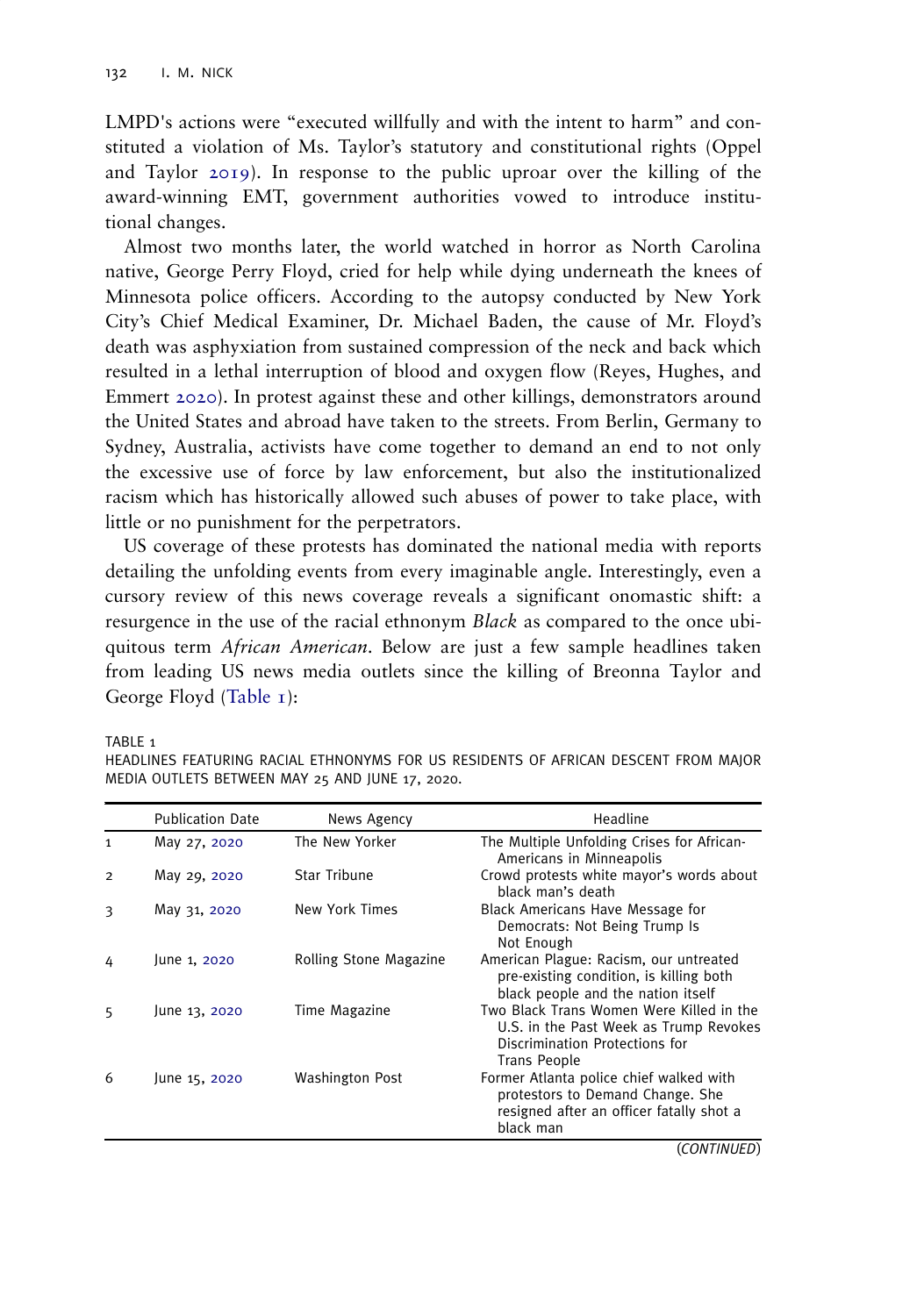<span id="page-2-0"></span>TABLE<sub>1</sub> (CONTINUED).

|    | <b>Publication Date</b> | News Agency         | Headline                                                                                                               |
|----|-------------------------|---------------------|------------------------------------------------------------------------------------------------------------------------|
| 7  | June 16, 2020           | Forbes              | Dear White People: Here Are 5<br>Uncomfortable Truths Black Colleagues<br>Need You to Know                             |
| 8  | June 16, 2020           | Chicago Tribune     | Juneteenth honors the day all African<br>Americans were freed from slavery:<br>Here's how you can join the celebration |
| 9  | June 16, 2020           | Wall Street Journal | Black Officers Say Discrimination Abounds,<br><b>Complicating Reform Efforts</b>                                       |
| 10 | June 17, 2020           | USA Today           | Aunt Jemima to change name, remove<br>image of Black woman                                                             |
| 11 | June 17, 2020           | The Seattle Times   | Atlanta awaits decision on charges in black<br>man's killing                                                           |
| 12 | June 17, 2020           | Los Angeles Times   | Two Black Men hanging from trees in<br>Southern California? Leave no stone<br>unturned investigating                   |
| 13 | June 17, 2020           | Boston Globe        | Commissioner concludes no racial profiling,<br>but questions search of car containing<br>Black firefighter             |
| 14 | June 17, 2020           | Fox News            | Tennessee deputy thanks 2 black women<br>for buying him breakfast at Cracker<br>Barrel: 'BLM but so does yours!'       |
| 15 | June 17, 2020           | <b>CNN</b>          | New video shows Black teens handcuffed<br>for jaywalking                                                               |

In such incendiary times, the editorial decision to use Black over African American was by no means an accident. In at least some of the cases shown above, this publication choice may have been made in solidarity with the slogan used by so many protestors: "Black Lives Matters!"

This rallying cry is also the name of one of the most vocal US civil rights organizations of the 21st century, "Black Lives Matters" (BLM). The BLM got its official start in 2013 after the acquittal of the man accused of murdering Trayvon Martin, a 17-year-old unarmed African American teenager. Since its inception, one of the primary goals of what has become an international movement is "to eradicate white supremacy" (BlackLivesMatter.com [2020\)](#page-7-0). The use of the racial ethnonym Black not only underscores the organization's diametrical opposition to White Power movements. It also expresses their commitment to empowering Black communities everywhere—in much the same way that the Black Power Movement sought to do in the 1960s. Without a doubt, the public revival of the term *Black* is related to the rising popularity and prominence of the BLM. However, the re-emergence of this term is by no means solely due to this organization's prominence. In fact, it is likely that the Movement's decision to use the racial ethnonym *Black* instead of other nomenclature like *African*(-)American<sup>[1](#page-7-0)</sup>, Afro-American, and Black American reflected a pre-existing increase in the usage of Black.

From the perspective of historical linguistics, the re-birth of Black is not at all unusual. Indeed, over the course of US history, the names which have been used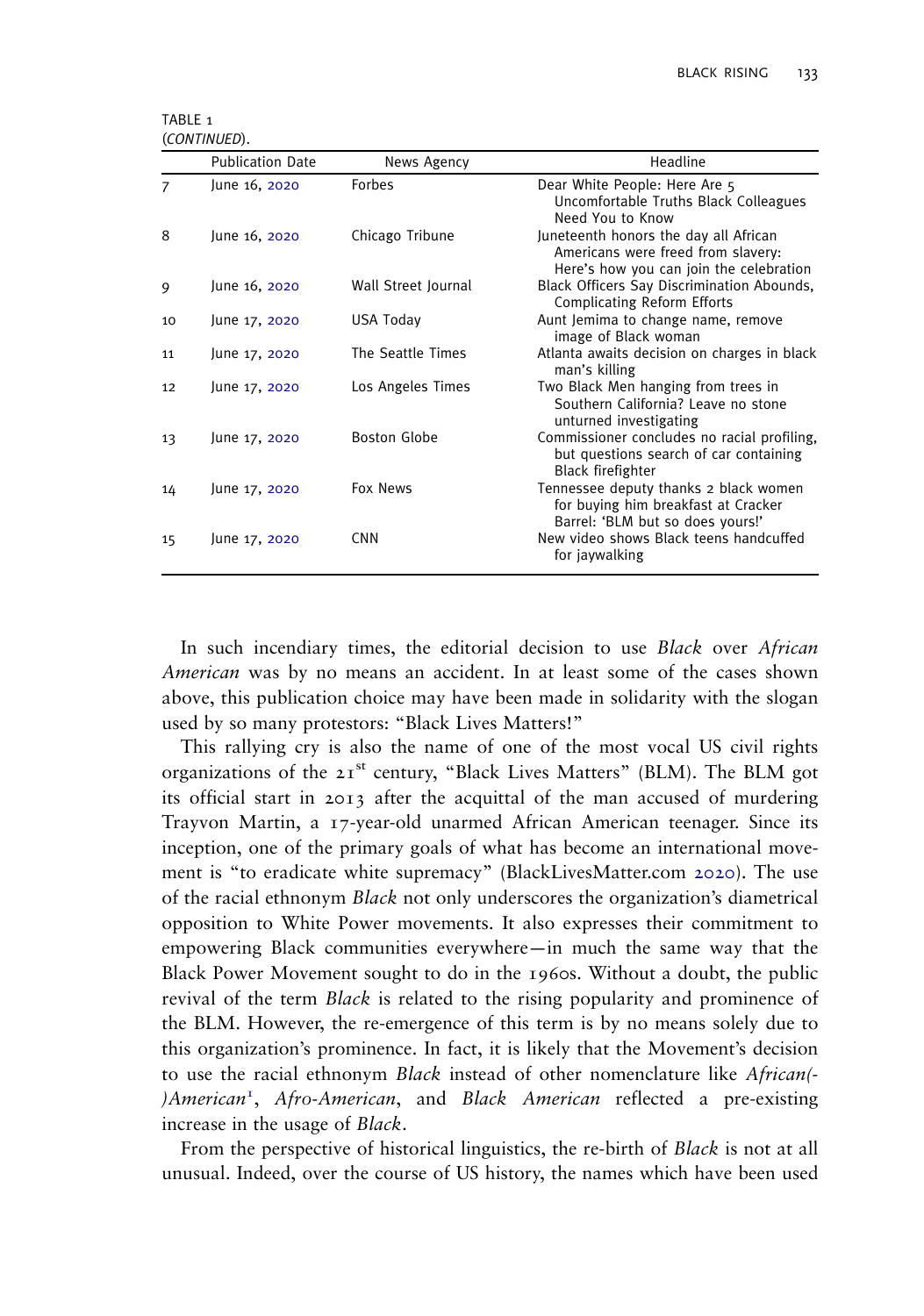<span id="page-3-0"></span>to label people of African descent have risen and fallen, in a cyclical manner, regularly replacing and displacing one another (Laversuch [2005\)](#page-8-0). Such lexicalsemantic developments have also been witnessed in other semantic domains aside from RACE. For example, much has been written about the more or less successful linguistic re-appropriation of anthroponyms previously used as terms of disparagement for the LGBTQIA community (e.g. dyke, gay, flamer, queer, and queen) (Zwicky [1997](#page-9-0); Cameron [1995](#page-7-0)). The sociopolitical importance of such linguistic reclamation is described by Alexander Cheves [\(2020](#page-7-0)), a reporter for the Advocate:

Many ask in frustration, 'Who cares?' What's in a name?' Names matter. Words are important. Language is fluid, confusing, and evolving. It requires mercy and patience, narrative and explanation. Most of all, it requires listening. How many times have words been used to rob us of power? By using them differently, we take power back (para 4).

Alongside the LGBTQIA community, other intersecting minorities have also successfully harvested the power of reclaiming onomastic ownership. Within the US, such strategic semantic inversion has long played a role in the periodic resurrection of racial ethnonyms used for US American residents of African descent (Dundes [1973\)](#page-8-0). The resulting changes in preferred terminology are far from fickle or frivolous flights of fashion. Rather they are reflective of groundbreaking underlying demographic shifts.

Over the past two decades, for example, the internal composition of that segment of the US population that self-identifies with the government classification AFRICAN AMERICAN OR BLACK has undergone significant change. Most notably, there has been a dramatic increase in the proportion of those who are foreignborn. According to the PEW Research Center, since the year 2000, "the number of black immigrants living in the country has risen  $71\%$ " (Anderson and Lopez [2018](#page-7-0), para 2). Today, nearly 10% of US residents with this classification were born outside of the United States. This immigrant sub-population has brought with it different notions of ethnoracial classifications, many of which are at complete odds with the system historically used in the United States. Palpable shifts have consequently resulted in the overall perception of, comfort with, and preferences in the self-identifiers African American and Black. Considerable research has determined, for example, that immigrants from Africa and Latin America often feel ill at ease with African American as an autonym (Anderson and Lopez [2018;](#page-7-0) Jones [2013](#page-8-0); Taylor et al. [2012](#page-8-0)). The frequent complaint is that African American is simultaneously too amorphous. Africa, they remind, is an entire continent with many different cultures, traditions, nationalities, and identities. At the same time, these critics also point out that African American is far too restrictive in that it negates the existence of dark-skin people from other continents. Consequently, many foreign-born immigrants feel the term Black is much more accurate and inclusive.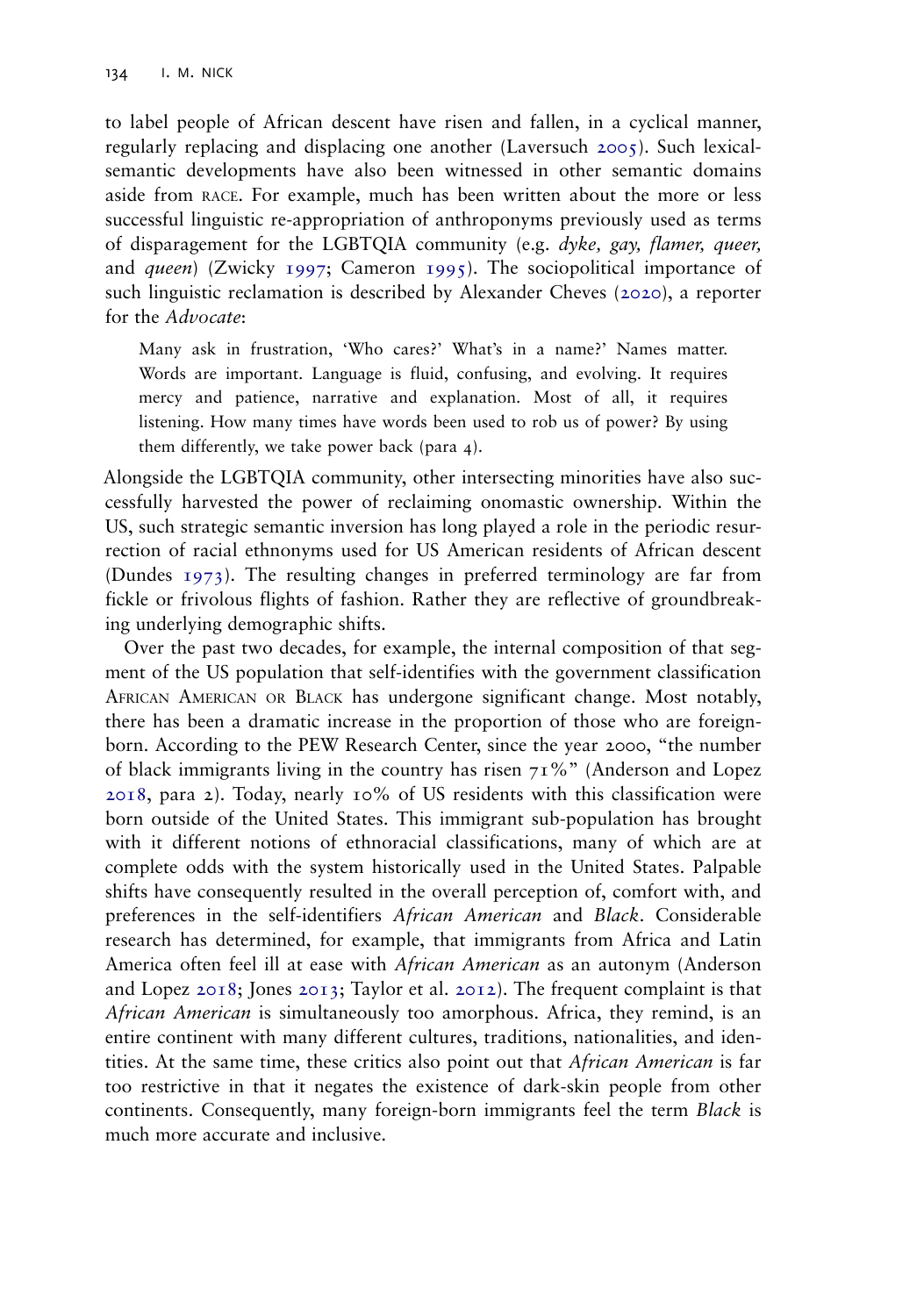<span id="page-4-0"></span>The cumulative influence of these differing onomastic sensibilities is not merely a function of the numerical size of this sub-group. As data gathered from the US Bureau of Census has repeatedly shown, foreign-born members of the classification AFRICAN AMERICAN OR BLACK tend to enjoy relatively high levels of socio-economic affluence and academic achievement (Nielsen Research [2015\)](#page-8-0).<sup>[2](#page-7-0)</sup> An excellent case in point are US Americans with Nigerian heritage. According to the Bureau's American Community Survey, in 2018, an impressive 59% of this sub-population had achieved a bachelor's degree or higher. This percentage is roughly twice as high as that recorded for the overall US population (US Bureau of Census [2018\)](#page-9-0). Similarly positive statistics have been obtained for other immigrant communities identified as AFRICAN AMERICAN OR BLACK. [3](#page-7-0) This collective affluence and education means these sub-communities have great power to elicit onomastic change within the popular discourse. Nation-wide diachronic shifts evident in the preference Black over African American may be a partial reflection of the changing way many US residents view themselves in relation to Others.

Of course, for those who are unaware of or not completely privy to these developments, the resulting lexical-semantic shifts may feel more than a bit disconcerting. In the past, these onomastic changes have been met with bewilderment, consternation, ridicule, and derision. Precisely this combination of irritation and condescension was expressed in a letter written to syndicated newspaper advice columnist, Ann Landers, in 1989. In response to Landers's support of the switch from *Black* to *African American*, an indignant reader from Valparaiso, Indiana wrote: "Why don't the blacks make up their minds? The whole subject is becoming tiresome. They chose black because they did not like Negro." ("The Hartford Courant" [1989,](#page-8-0) H6). Aside from the modern irritation of the lower-case "b" and the direct article placed in front of the racial ethnonym — a formation which is reminiscent of descriptions used for animal species (i.e. the monkeys, the gorillas, \*'the blacks')  $-$  the reader's suggestion that a group of people with nearly 200, 000, 000 members would have a single opinion about anything is simply ludicrous. Even IF such a consensus could be reached, the idea that this opinion would be invariant for all times goes counter to everything we know about the fluid and dynamic nature of language and identity. Nevertheless, it is also appreciated that people who do not identify as AFRICAN AMERICAN OR BLACK may well experience a profound sense of insecurity when seeking to find a group name that is up-to-date, accurate, and sensitive.

Given the significance of ethnoracial identity and identification in the US, it comes as no surprise that this insecurity is not limited to private interpersonal communication, but also affects public official discourse. With the goal of identifying the ethnoracial nomenclature deemed acceptable by a maximal number of people while minimizing the risk of causing offense, the naming preferences of the US population are regularly surveyed by private and public agencies. For example, in a nation-wide survey conducted by the US Department of Labor, *Black* was the most preferred racial ethnonym by respondents  $(44.2\%)$ , followed by *African*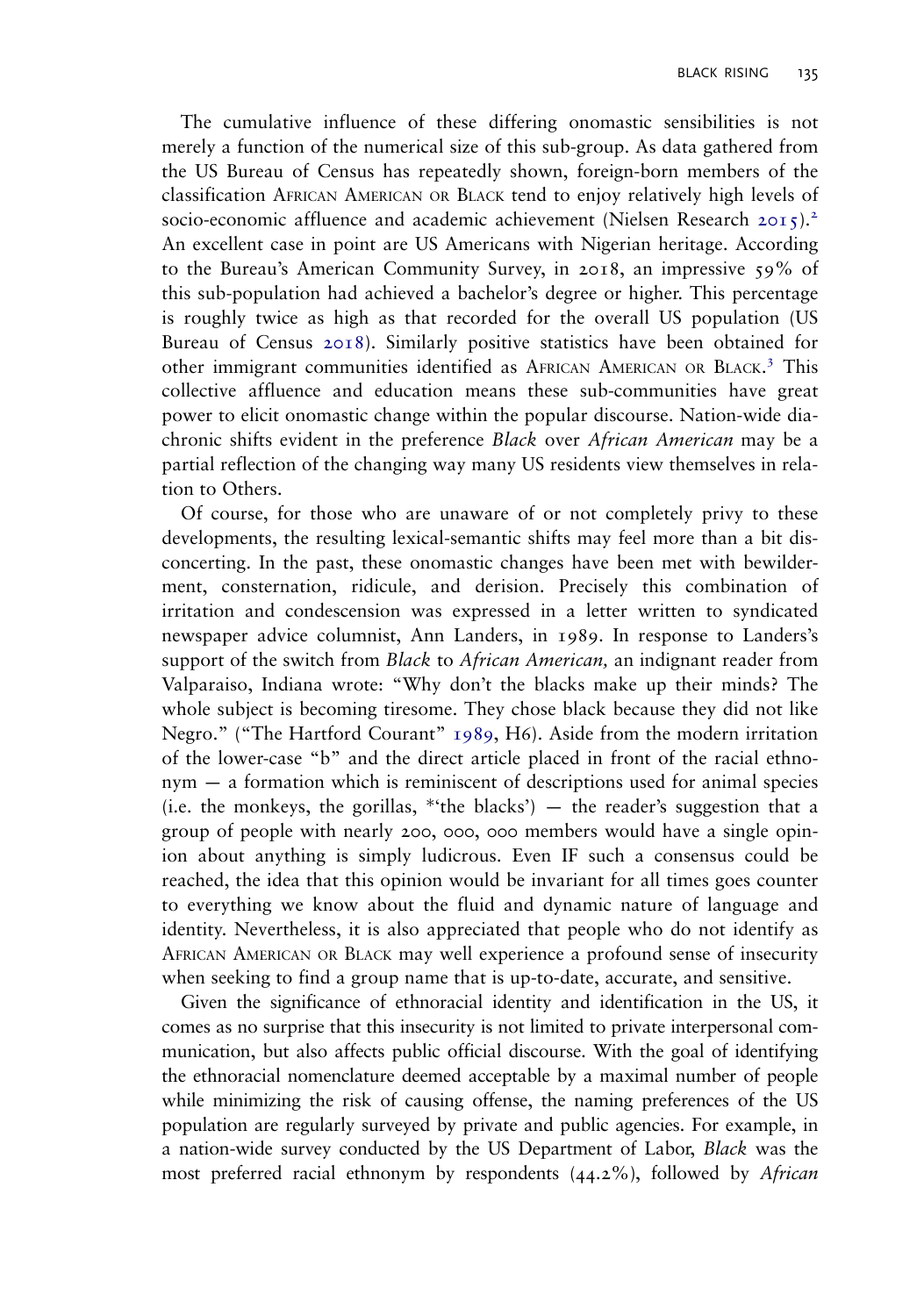<span id="page-5-0"></span>*American* which was favored by  $28.1\%$ . Only  $9.1\%$  of the respondents reported that they had no preference (US Bureau of Census [1996](#page-9-0), 8). Interestingly, slightly different findings have been reported by social scientists and survey research firms in the private sector. Since the 1990s', for example, many non-governmental nationally representative surveys have revealed that more than half of the respondents found *African American* or *Black* to be equally acceptable autonyms and they had no preference one way or the other (e.g. Jones [2013;](#page-8-0) Newport [2007;](#page-8-0) Sigelman, Tuch, and Martin  $2005$ .<sup>[4](#page-7-0)</sup> However, amongst respondents who did have a preference, an important diachronic trend emerged. Figure 1 below demonstrates



FIGURE 1. US residents' changing preferences in the use of African American and Black as an autonym as documented by Gallup.

this development as it appeared in data collected by Gallup over that past two decades. As can be seen in the chart above, for the past twenty years, *African* American has been the self-identifier of choice amongst those who voiced a preference for an ethnoracial autonym in the Gallup surveys. However, since approximately 2007, the in-group popularity of this endonym has been in sharp decline, while *Black* has dramatically risen.<sup>[5](#page-7-0)</sup>

Despite this internal trend amongst US American residents classified as AFRICAN AMERICAN OR BLACK, there is much anecdotal and empirical evidence that this development may not have taken hold outside of this demographic cluster. For example, in social psychological research conducted in 2015 with US Americans who self-identify as WHITE, it was found that African American was still overwhelmingly preferred over *Black* (Hall, Phillips, and Townsend [2015\)](#page-8-0). This was not the only significant finding of this study, however. It was also determined that among White study participants, Black was also associated with a lower socioeconomic status and level of educational attainment than African American. In all likelihood, today's Civil Rights demonstrators are aware of the negative perceptions many members of the power elite (un)consciously associate with the name *Black*. However, instead of allowing those stereotypes to dictate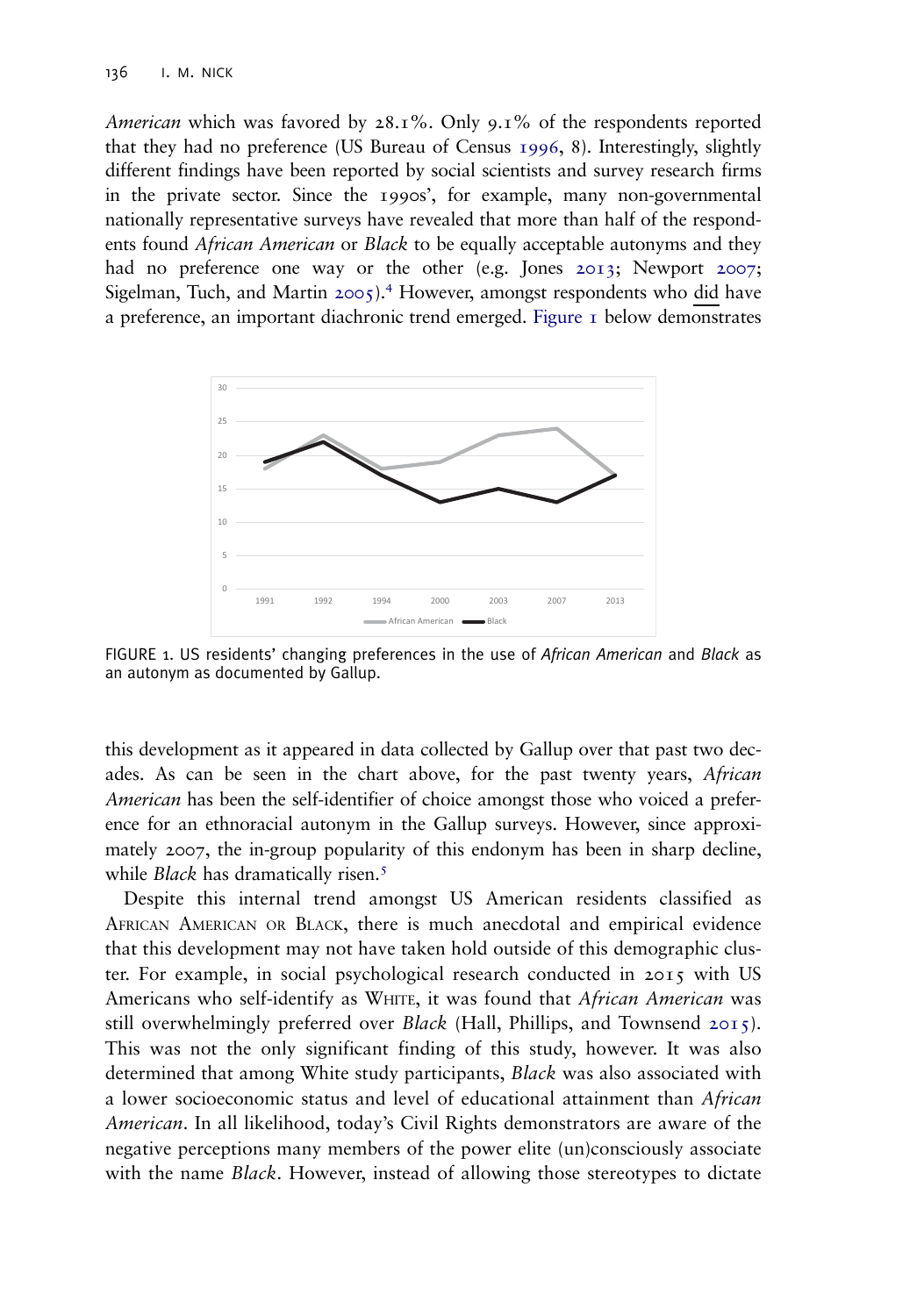<span id="page-6-0"></span>their onomastic choices, they have elected to strategically utilize them, in much the same way as leaders of the Black Power Movement did in the 1960s. During that cultural revolution, Black was commonly perceived as being "starkly confrontational and militant" (Martin [1991](#page-8-0), 90). Civil Rights leaders then effectively used that image to encourage their followers to not simply "accept but embrace therefore undesirable racial qualities" (Martin [1991,](#page-8-0) 90).

Today, a little over a half a century after the assassination of Reverend Martin Luther King and the recent killings of Ahmaud Arbery, Atatiana Jefferson, Botham Jean, Breonna Taylor, Eric Garner, George Floyd, Shelly Frey, Freddie Gray, Miriam Carey, Sandra Bland, Tamir Rice, Tanisha Anderson, Trayvon Martin and so many others<sup>[6](#page-7-0)</sup>, millennials have once again taken up the name Black to re-imbue it with a new sense of uncompromising unity. For despite the growing diversity of this sub-population, in a nation where your life may be at risk by simply sitting in your apartment after a hard day's work, attending a prayer circle at a local church, going for a quick morning jog around the block, or watching birds in a neighborhood park, the fact that you come from Jamaica or Cuba, Detroit or Tulsa, possess a university degree, or have a job essential to the welfare of your community makes little difference when the person standing across from you is holding a weapon and you have dark skin.

This truth of this statement is glaringly reflected in the nation's shocking statistics. FBI data on US hate-crimes reported in 2018 indicate, for example, that of the  $5,155$  cases recorded by law enforcement,  $47.1\%$  of the victims were targeted by offenders with anti-Black or anti-African American ideology (FBI [2019\)](#page-8-0). From 2013 to 2017, the US Department of Health and Human Services (2019) determined that White patients in the US received a higher quality health care than  $27\%$  of Asians,  $35\%$  of Latinxs, and  $40\%$  of patients who had one of the following Census classifications: NATIVE HAWAIIAN/PACIFIC ISLANDERS, ALASKA NATIVES/AMERICAN INDIAN, or AFRICAN AMERICAN/BLACK (2019). The effect of such disparities in the quality of and access to healthcare has become all too clear in the wake of the COVID-19 outbreak. In recognition of these and other injustices, for many, the decision to use the autonym Black is more than an expression of personal taste. It is a public declaration of unity with other peoples of color who face similar discrimination.

This choice does not mean, however, that the term African American has suddenly, once again, become obsolete. Instead, what we may well be entering is a period in which it and Black are being actively but differently used—their selection situationally depending upon people's needs, goals, alliances, and oppositions. In one context, a language-user may feel that *African American* is most fitting; and in other situations, that very same person may perceive Black to be the most appropriate term of self-reference. Whether one or both of these two racial ethnonyms will still be a part of US public discourse in a decade's time is nearly impossible to say. There are simply too many known and unknown variables that impact upon onomastic trends to make an accurate prediction.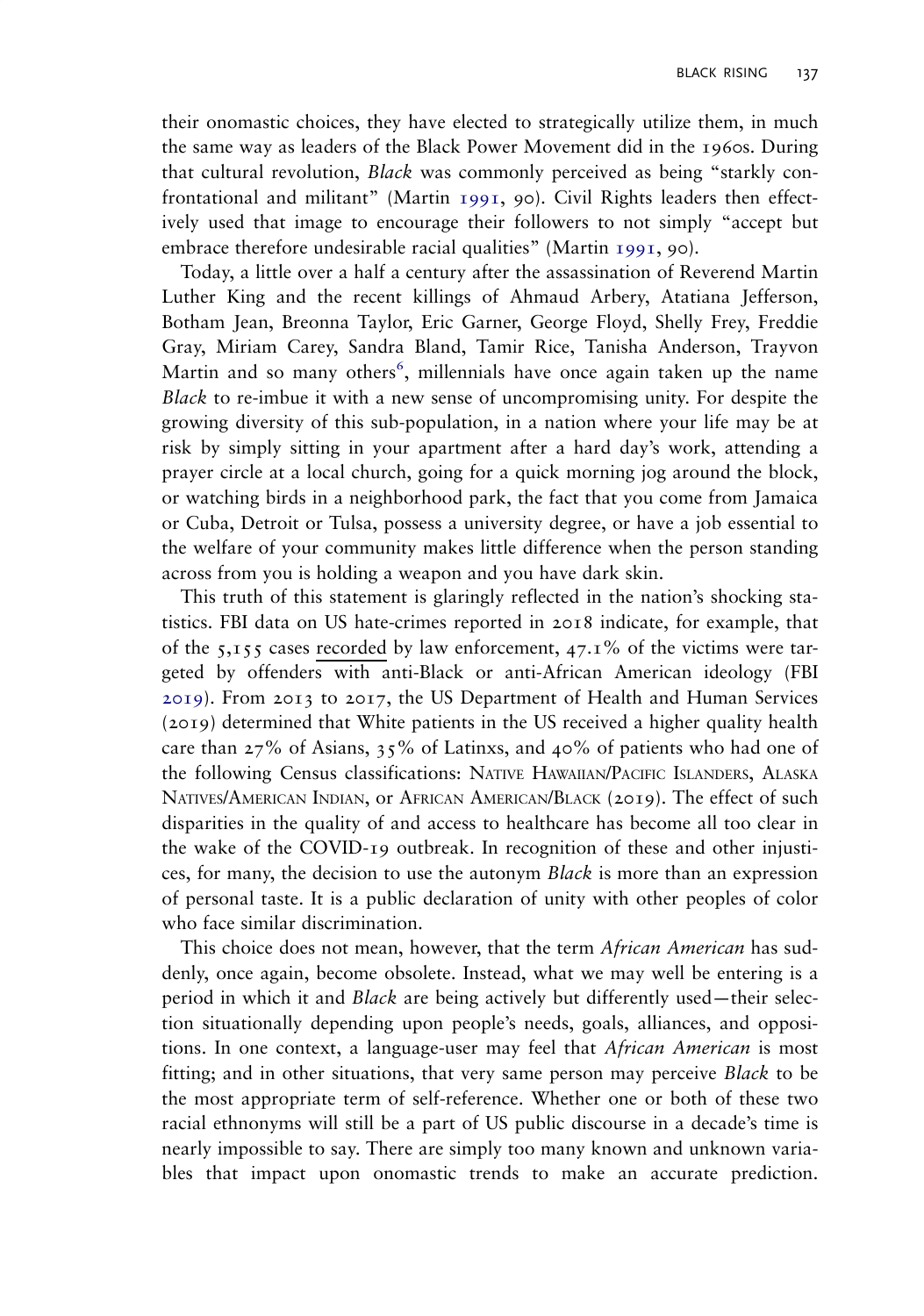<span id="page-7-0"></span>Nevertheless, despite all that unpredictability, there is still one constant: the names we chose to call ourselves and others … matter.

## **Notes**

- [1.](#page-2-0)11111<br>1. For many years, there was a great deal of discussion in the popular media and academia over whether or not to hyphenate African American. Similarly heated debates were waged over whether one or all racial ethnonyms should be capitalized wordinitially; and if so, under what circumstances, be they grammatical or political. For more on these points, see: (Allen 1988; Baugh 1991; Nuessel [1992](#page-8-0)).
- [2.](#page-4-0) Statistics gathered via the Census's American Community Survey indicated that 50.3% of foreign-born US residents who classified themselves as AFRICAN-AMERICAN OR BLACK came from "Latin America" (US Bureau of Census [2018\)](#page-9-0).
- [3.](#page-4-0) According to the US Census, among US residents who self-identified as AFRICAN AMERICAN OR BLACK but were born in Ethiopia, Ghana, or Kenya, an impressive 31%, 37%, and 47% had respectively achieved a bachelor degree or higher (Anderson and Lopez 2018).
- [4.](#page-5-0) A similar result was obtained for residents asked to state whether they preferred

Hispanic or Latino as an autonym. In a 2013 nationally representative Gallup poll, 10% of respondents selected Latino, 19% Hispanic, and 70% indicated that it did not matter to them which of the two was used. (Jones [2013\)](#page-8-0). For more, see also Taylor et al. [\(2012](#page-8-0)). [5.](#page-5-0) What is particularly interesting here is that there does not seem to have been an equivalent resurgence of popularity in the autonym Black American, where a color term and nationality marker are united in a single identifier. To a certain extent, popular aversion of this term may be endemic of the pervasive sentiment that institutionalized racism has disallowed many people from being both Black and US American.

[6.](#page-6-0) Readers are encouraged to learn more about the #SayHerName project, a campaign devoted to calling attention to Black women victims of police brutality in the United States. See ([https://aapf.org/](https://aapf.org/sayhernamereport/) [sayhernamereport/](https://aapf.org/sayhernamereport/))

## $\mathbf{B}$

Allen, Irving. 1988. "Sly Slurs: Mispronunciation and Decapitalization of Group Names." Names 36, no.3–4: 217–224.

Anderson, Monica, and Gustavo Lopez. [2018](#page-3-0). "Key Facts About Black Immigrants in the United States." Pew Research Center. Accessed June 19, 2020. [www.pewresearch.org](http://www.pewresearch.org).

Baugh, John. 1991. "The Politicization of Changing Terms of Self-Reference among American Slave Descendants." American Speech 66, no.2: 133–146.

BlackLivesMatter.com. [2020](#page-2-0). "About." Accessed June 1, 2020. [https://blacklivesmatter.com/.](https://blacklivesmatter.com/)

Boston Globe. [2020,](#page-2-0) June 17. "Commissioner Concludes No Racial Profiling, But Questions Search of Car Containing Black Firefighter." By Edward Fitzpatrick. Accessed June 17, 2020. [https://www.boston](https://www.bostonglobe.com/2020/06/16/metro/commissioner-concludes-no-racial-profiling-questions-search-car-containing-black-firefighter/)[globe.com/2020/06/16/metro/commissioner-concludes-no-racial-profiling-questions-search-car-contain](https://www.bostonglobe.com/2020/06/16/metro/commissioner-concludes-no-racial-profiling-questions-search-car-containing-black-firefighter/)[ing-black-firefighter/](https://www.bostonglobe.com/2020/06/16/metro/commissioner-concludes-no-racial-profiling-questions-search-car-containing-black-firefighter/).

Cameron, Deborah. [1995.](#page-3-0) Verbal Hygiene. New York: Routledge.

- Cheves, Alexander. [2020.](#page-3-0) "21 Words the Queer Community Has Reclaimed (and Some We Haven't)." Advocate. Accessed June 20, 2020. [https://www.advocate.com/arts-entertainment/2017/8/02/21-words](https://www.advocate.com/arts-entertainment/2017/8/02/21-words-queer-community-has-reclaimed-and-some-we-havent#media-gallery-media-1)[queer-community-has-reclaimed-and-some-we-havent#media-gallery-media-1](https://www.advocate.com/arts-entertainment/2017/8/02/21-words-queer-community-has-reclaimed-and-some-we-havent#media-gallery-media-1).
- Chicago Tribune. [2020](#page-2-0), June 16. "Juneteenth Honors the Day all African Americans were Freed from Slavery: Here's How You Can Join the Celebration." By Christen Johnson. Accessed June 17, 2020. [https://www.chicagotribune.com/lifestyles/ct-life-juneteenth-activities-chicago-tt-0615-](https://www.chicagotribune.com/lifestyles/ct-life-juneteenth-activities-chicago-tt-0615-20200616-723qllg5n5gtjpitadpwnvalvi-story.html) [20200616-723qllg5n5gtjpitadpwnvalvi-story.html.](https://www.chicagotribune.com/lifestyles/ct-life-juneteenth-activities-chicago-tt-0615-20200616-723qllg5n5gtjpitadpwnvalvi-story.html)
- CNN.com. [2020](#page-2-0), June 17. "New Video Shows Black Teens Handcuffed for Jaywalking." CNN. Accessed June 17, 2020. [https://edition.cnn.com/videos/us/2020/06/11/tulsa-police-arrest-black-teen-for-jaywalk](https://edition.cnn.com/videos/us/2020/06/11/tulsa-police-arrest-black-teen-for-jaywalking-vpx.cnn)[ing-vpx.cnn](https://edition.cnn.com/videos/us/2020/06/11/tulsa-police-arrest-black-teen-for-jaywalking-vpx.cnn).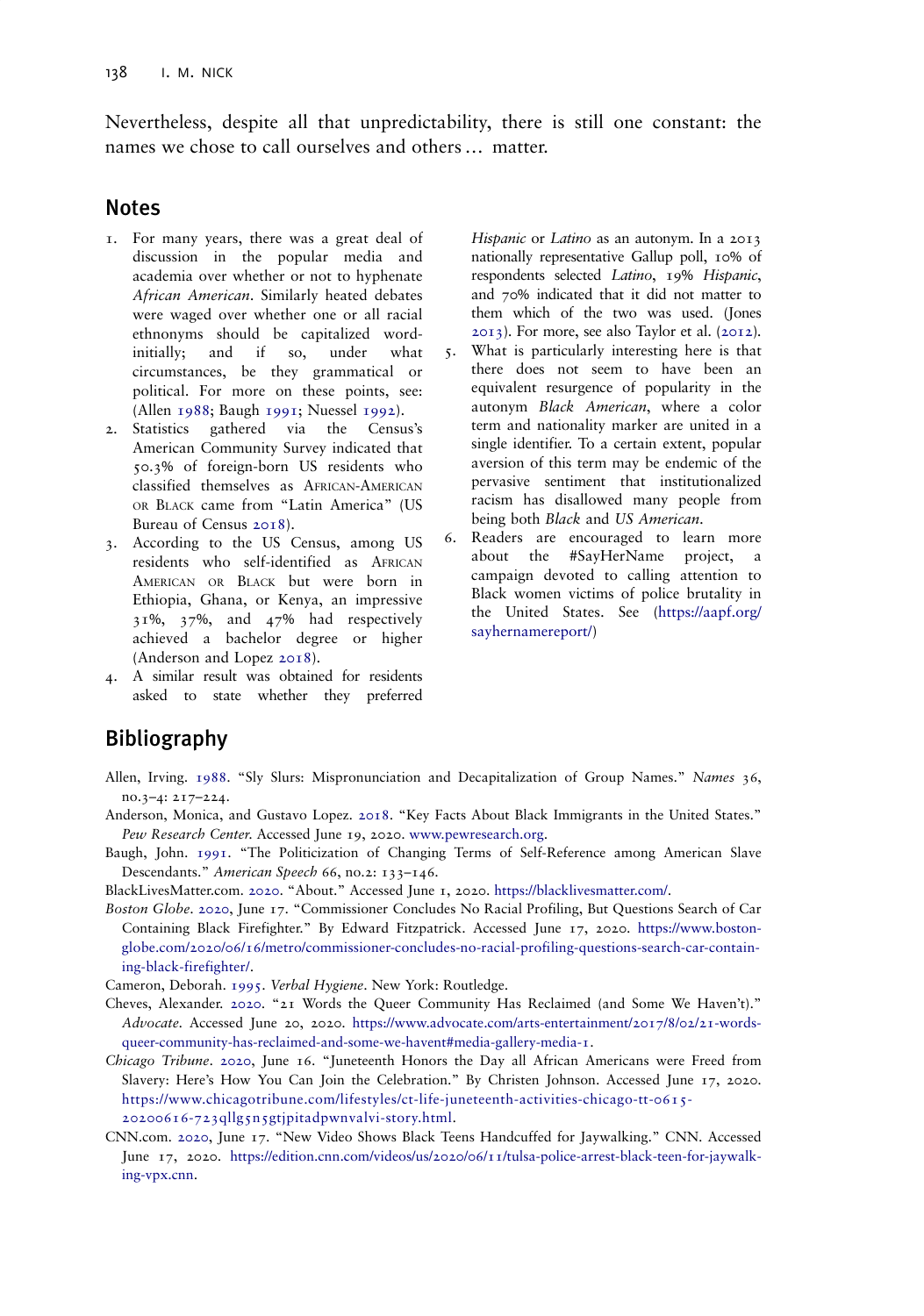- <span id="page-8-0"></span>Dundes, Alan. [1973](#page-3-0). Mother Wit from the Laughing Barrel. Jackson, Mississippi: University Press of Mississippi.
- FBI. [2019.](#page-6-0) "2018 Hate Crime Statistics." Accessed June 19, 2020. [https://ucr.fbi.gov/hate-crime/2018/](https://ucr.fbi.gov/hate-crime/2018/topic-pages/victims) [topic-pages/victims](https://ucr.fbi.gov/hate-crime/2018/topic-pages/victims).
- Forbes. [2020](#page-2-0), June 16."Dear White People: Here Are 5 Uncomfortable Truths Black Colleagues Need You to Know." By Dana Brownlee. Accessed June 17, 2020. [https://www.forbes.com/sites/danabrownlee/](https://www.forbes.com/sites/danabrownlee/2020/06/16/dear-white-people-here-are-5-uncomfortable-truths-black-colleagues-need-you-to-know/#6f7c371c624e) [2020/06/16/dear-white-people-here-are-5-uncomfortable-truths-black-colleagues-need-you-to](https://www.forbes.com/sites/danabrownlee/2020/06/16/dear-white-people-here-are-5-uncomfortable-truths-black-colleagues-need-you-to-know/#6f7c371c624e)[know/#6f7c371c624e.](https://www.forbes.com/sites/danabrownlee/2020/06/16/dear-white-people-here-are-5-uncomfortable-truths-black-colleagues-need-you-to-know/#6f7c371c624e)
- Fox News. [2020,](#page-2-0) June 17. "Tennessee Deputy Thanks 2 Black Women for Buying him Breakfast at Cracker Barrel: 'BLM but so does yours!." By Kaylin Jorge. Accessed June 17, 2020. [https://www.foxnews.com/](https://www.foxnews.com/food-drink/tennessee-cracker-barrel-deputy-blm-breakfast) [food-drink/tennessee-cracker-barrel-deputy-blm-breakfast](https://www.foxnews.com/food-drink/tennessee-cracker-barrel-deputy-blm-breakfast).
- Hall, Erika, Katherine Phillips, and Sarah S. M. Townsend. [2015.](#page-5-0) "A Rose by Any Other Name? the Consequences of Subtyping 'African Americans' from 'Blacks." Journal of Experimental Social Psychology 56: 183–190.
- Jones, Jeffrey M. [2013,](#page-3-0) July 26. "U.S. Blacks, Hispanics Have No Preferences on Group Labels." Accessed June 16, 2020. <https://news.gallup.com/poll/163706/blacks-hispanics-no-preferences-group-labels.aspx>.
- Landers, Ann. [1989](#page-4-0), April 2. "Racial Term Draws Heat from Readers." The Hartford Courant. Sunday Advice Column. Accessed June 22, 2020. [www.newspapers.com](http://www.newspapers.com).
- Laversuch, I. M. [2005.](#page-3-0) Census and Consensus: A Historical Examination of the US Census Racial Terminology. Used for American Residents of African Ancestry. Berlin: Peter Lang Verlag.
- Los Angeles Times. [2020,](#page-2-0) June 17. "Two Black Men Hanging from Trees in Southern California? Leave No Stone Unturned Investigating." Accessed June 17, 2020. [https://www.latimes.com/opinion/story/](https://www.latimes.com/opinion/story/2020-06-17/palmdale-hanging-black-men) [2020-06-17/palmdale-hanging-black-men](https://www.latimes.com/opinion/story/2020-06-17/palmdale-hanging-black-men).
- Martin, B. L. [1991](#page-6-0). "From Negro to Black to African-American: The Power of Names and Naming." Political Science Quarterly 106, no.1: 83-107.
- New York Times. [2020](#page-1-0), May 31. "Black Americans Have a Message for Democrats: Not Being Trump is Not Enough." By Astead Herndon. Accessed June 19, 2020. [https://www.nytimes.com/issue/todayspa](https://www.nytimes.com/issue/todayspaper/2020/06/01/todays-new-york-times)[per/2020/06/01/todays-new-york-times.](https://www.nytimes.com/issue/todayspaper/2020/06/01/todays-new-york-times)
- Newport, Frank. [2007,](#page-5-0) September 28. "Black or African American?" Accessed June 1, 2020. [https://news.](https://news.gallup.com/poll/28816/black-african-american.aspx) [gallup.com/poll/28816/black-african-american.aspx.](https://news.gallup.com/poll/28816/black-african-american.aspx)
- Nielsen Research. [2015.](#page-4-0) "Increasingly Affluent, Educated, and Diverse: African-American Consumers: The Untold Story." Nielsen Report. Accessed June 19, 2020. [https://www.nielsen.com/wp-content/uploads/](https://www.nielsen.com/wp-content/uploads/sites/3/2019/04/african-american-consumer-untold-story-sept-2015.pdf) [sites/3/2019/04/african-american-consumer-untold-story-sept-2015.pdf.](https://www.nielsen.com/wp-content/uploads/sites/3/2019/04/african-american-consumer-untold-story-sept-2015.pdf)
- Nuessel, Frank. [1992.](#page-7-0) The Study of Names: An Introduction to the Principles and Topics. University of Michigan: Greenwood Press.
- Oppel, Richard, and Derrick Taylor. [2019](#page-1-0), June 19. "Breonna Taylor's Death: What to Know." The New York Times. Accessed June 19, 2020. [https://www.nytimes.com/article/breonna-taylor-police.html.](https://www.nytimes.com/article/breonna-taylor-police.html)
- Reyes, Lorenzo, Trevor Hughes, and Mark Emmert. [2020,](#page-1-0) June 1. "Medical Examiner and Family-commissioned Autopsy Agree: George Floyd's Death was a Homicide." USA Today. Accessed June 1, 2020. [https://eu.usatoday.com/story/news/nation/2020/06/01/george-floyd-independent-autopsy-findings-released](https://eu.usatoday.com/story/news/nation/2020/06/01/george-floyd-independent-autopsy-findings-released-monday/5307185002/)[monday/5307185002/](https://eu.usatoday.com/story/news/nation/2020/06/01/george-floyd-independent-autopsy-findings-released-monday/5307185002/).
- Rolling Stone Magazine. [2020](#page-1-0), June 1. "American Plague: Racism, Our Untreated Pre-existing Condition, is Killing Both Black People and the Nation Itself." By Jamil Smith, Accessed June 17, 2020. [https://](https://www.rollingstone.com/politics/political-commentary/american-plague-racism-george-floyd-police-brutality-1008387/) [www.rollingstone.com/politics/political-commentary/american-plague-racism-george-floyd-police-brutal](https://www.rollingstone.com/politics/political-commentary/american-plague-racism-george-floyd-police-brutality-1008387/)[ity-1008387/.](https://www.rollingstone.com/politics/political-commentary/american-plague-racism-george-floyd-police-brutality-1008387/)
- Star Tribune. [2020,](#page-1-0) May 29. "Crowd Protests White Mayor's Words about Black Man's Death." Accessed June 17, 2020. [https://www.startribune.com/mississippi-mayor-flouts-calls-to-resign-over-floyd-comments/](https://www.startribune.com/mississippi-mayor-flouts-calls-to-resign-over-floyd-comments/570859792/) [570859792/](https://www.startribune.com/mississippi-mayor-flouts-calls-to-resign-over-floyd-comments/570859792/).
- Sigelman, Lee, Steven Tuck, and Jack Martin. [2005](#page-5-0). "What's in a Name? Preference for Black versus African-American." Public Opinion Quarterly 69, no.3: 429-438.
- Taylor, Paul, Mark Lopez, Jessica Martinez, and Gabriel Velasco. [2012](#page-3-0), April 4. "When Labels Don't Fit: Hispanics and Their Views of Identity." Identity, Pan-Ethnicity and Race. Accessed June 15, 2020. [www.](http://www.pewresearch.org) [pewresearch.org](http://www.pewresearch.org).
- The New Yorker. [2020](#page-1-0), May 27. "The Multiple Unfolding Crises for African-Americans in Minneapolis." By Isaac Chotiner. Accessed June 17, 2020. [https://www.newyorker.com/news/q-and-a/the-multiple](https://www.newyorker.com/news/q-and-a/the-multiple-unfolding-crises-for-african-americans-in-minneapolisg)[unfolding-crises-for-african-americans-in-minneapolisg.](https://www.newyorker.com/news/q-and-a/the-multiple-unfolding-crises-for-african-americans-in-minneapolisg)